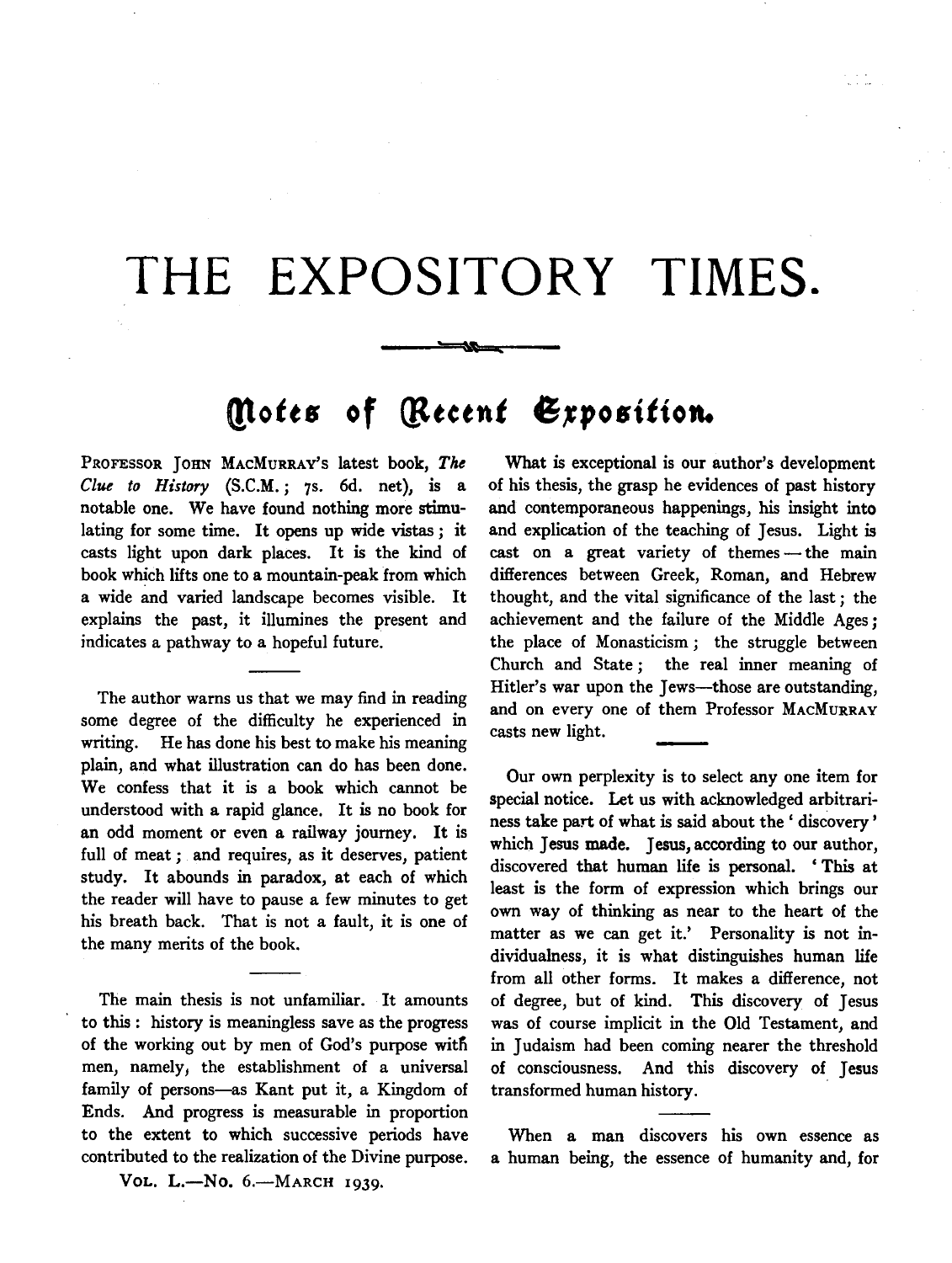the religious consciousness, the nature of God are discovered.

A society which does justice to ' humanity ' will do justice to the two concepts of freedom and equality. Our author's account of essential equality is helpful. The equality in view does not abolish, for example, the master-servant relationship. But that exists only in a limited function, and subordination of one man to another does not involve any personal inequality. 'Superiority of function for a particular purpose only becomes a denial of human equality if it is transferred to the personal field.'

Similarly with regard to economic systems. The ideal of equality neither justifies nor condemns any economic system as such. What it condemns is the idea of caste-a ruling class and a working class, an aristocratic class and a class of commoners. Caste is due not to any economic system as such, but to the transference to the personal field of distinctions of function relative to economic purposes. Any economic system can be justified under one condition-' that it actually does work in the interests of all concerned better than any other that is possible.'

Equality is not always realizable. The important thing is that it should be ' intended.' Equality is neither ideal nor fact, it is a principle of human action. ' A society which denies equality is suffering from a general neurosis.' Equality, like freedom, is an immediate corollary of the love which is fundamental-' love is the only possible basis of human unity.' Without that love, freedom and equality, friendship cannot exist. Nor will any society endure which does violence to them. ' Any society of men which is not based on freedom and equality is not a human community. It is a functional organization for a specific purpose which denies the nature of human relationship ; and must therefore frustrate itself and in the long run destroy itself.'

The Church Congress was held last year at Bristol in October. The general subject was *The Gospel* to

*this Generation,* and that is the title of the volume containing the papers and addresses given by various distinguished persons, edited by the Rev. Canon Maurice H. Fitzgerald, and published by Messrs. Hodder & Stoughton at the small price of 2s. 6d. net. The distinguished persons referred to above included the two Archbishops, the Dean of St. Paul's, Canon Tissington Tatlow, and two Presbyterians, the Rev. James Reid and Dr. J. H. Oldham. The aim of the Congress, and of this book, was to define the message of Christianity to the world, and to show how the Church can bring this message home to the hearts and minds of men through its teaching and its life.

The Congress was fortunate in having Dr. OLDHAM to deal with the leading theme : ' The Content of the Gospel.' He does not deal with his subject in a conventional way, which would probably have produced little more than a catalogue of doctrines. What he does is, first of all, to look at the contemporary situation and the forces which have made it what it is, and then to ask whether the Church has a crucial and decisive witness to beara central testimony which must dominate and vitalize not only all our preaching but the whole life and activity of the Church and its members.

First, then, about the contemporary situation. The key to an understanding of the modern age, we are told by many thinkers, is that man has taken his destiny into his own hands and sought in himself, individually and collectively, the source of all values. The situation which the Church is facing to-day is the outcome of a vast historical experiment. From the time of the Renaissance and the age of discovery Western man has embarked on the illimitable adventure of understanding and mastering the world through the service of his reason and reliance on his own efforts. And the result is an achievement the imposing massiveness of which it requires a stupendous effort of thought and imagination to realize.

The dogmatic atheism of Communism and· the idolatrous worship of the nation are only the culminating expressions of a temper and attitude that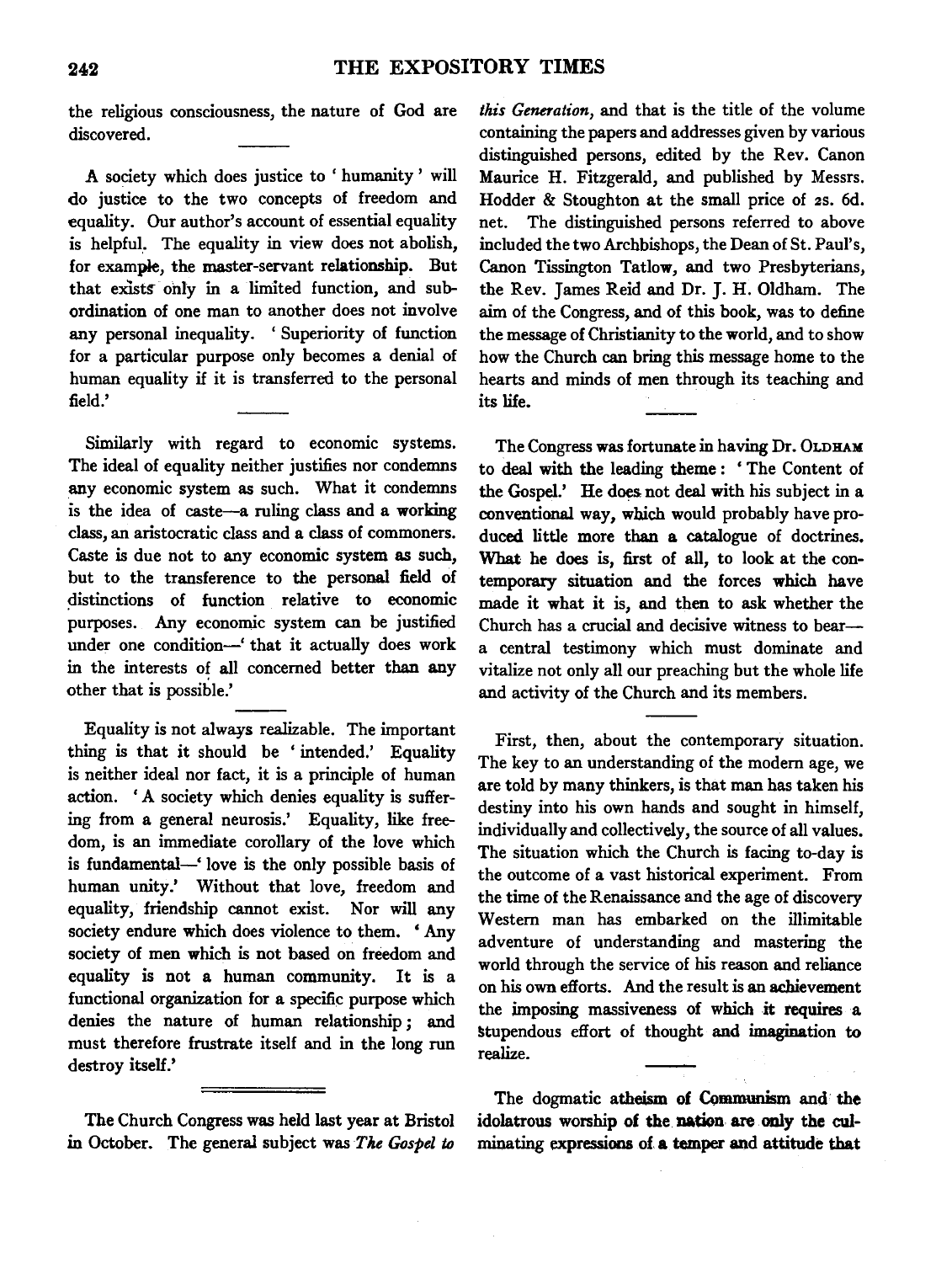have been for centuries the real driving force of the Western world. And the hope of a better world is looked for in man's capacity through knowledge to control and shape the world. The Church is far too little alive to the fact that through the progress of the social sciences, through the increasing correlation of different branches of knowledge and through the growingly efficient organisation of research, man is steadily acquiring a power to mould the lives of human beings which has greater potentialities, for good and for evil, than his control over physical nature.

In comparison with this unhalting, relentless, triumphant, scientific control of life, our methods of religious influence appear antiquated and homespun, as little fitted to survive in face of the masterful scientific direction and organization of life as village industries and crafts in an age of machine production. Science seems to have made God irrelevant to human life. It offers an alternative means of overcoming physical, social, and even moral evil.

But that is only one side of the picture. Notwithstanding these amazing and intoxicating achievements, it is only too evident that all is not well. We find ourselves in a social crisis which threatens the existence of European civilization. Widespread unemployment is destroying the bodies and souls of men. Instead of becoming master of the world, man is in danger of being enslaved to the machines he has invented and of becoming the plaything of the forces he has brought into existence. There is in wide circles a growing sense of the meaninglessness of life. Man has lost his sense of direction. He finds himself sinking in a mass of relativities. It is partly to escape the burden of responsibility that men seek refuge in a blind surrender to the community.

This leads us to the second part of the paper. What has the Church to offer in this situation ? Dr. OLD HAM deals with three points. First of all, he points out that by its very existence the Church is committed to a view of the nature of man totally at variance with the assumptions of the self-reliant humanism which has created the modem world, with its splendours, its sickness, and its doubts. In the Christian view man is not the master of his own fate. He is a created and dependent being. His existence, his true nature as man, is based on his relation to God. There is an objective truth and justice to which he is meant to conform, and only through such conformity can he achieve his true manhood. Take away that belief (which is widely denied) and you leave nothing to which final appeal can be made except force, and deprive man of that which makes him distinctively human and has been the spring and inspiration of all his strivings towards a higher life.

Whether this view of man is true or not it is of infinite importance to mankind. It is at the same time a decisive challenge to the assumptions and practical beliefs of modem society. If it were only believed it would create a real revolution in the life of mankind. What really matters, what is fundamentally necessary, is a reorientation of men's lives in the light of their relation to God. This is the first point at which the Christian faith challenges the whole thought and behaviour of contemporary society, that the meaning of man's existence is found in his relation to God.

The second thing of supreme importance to be said about the content of the gospel is that it is a *gospel.*  It is not primarily a set of ideas or duties, but the story of something that happened in history, something that because it happened has led to a belief about the nature of reality that is staggering and incredible to the natural reason. It is that God by His own act has created a new order of human life in which men are·called to live. The gospel is the announcement of a gift, not the presentation of a demand, and it is vital that that order should always be in our mind when we speak of it-not, in the first place, demand, as we incorrigible English moralists are always making it appear, but *gospel.* 

The good news which Jesus proclaimed was that the day of deliverance and redemption-the Kingdom of God-was at hand. Its powers were already operative, though its full realization lay in the future. Two ' moments ' in this message were the forgiveness of sins, which is central in the Christian message, and, what is equally important, a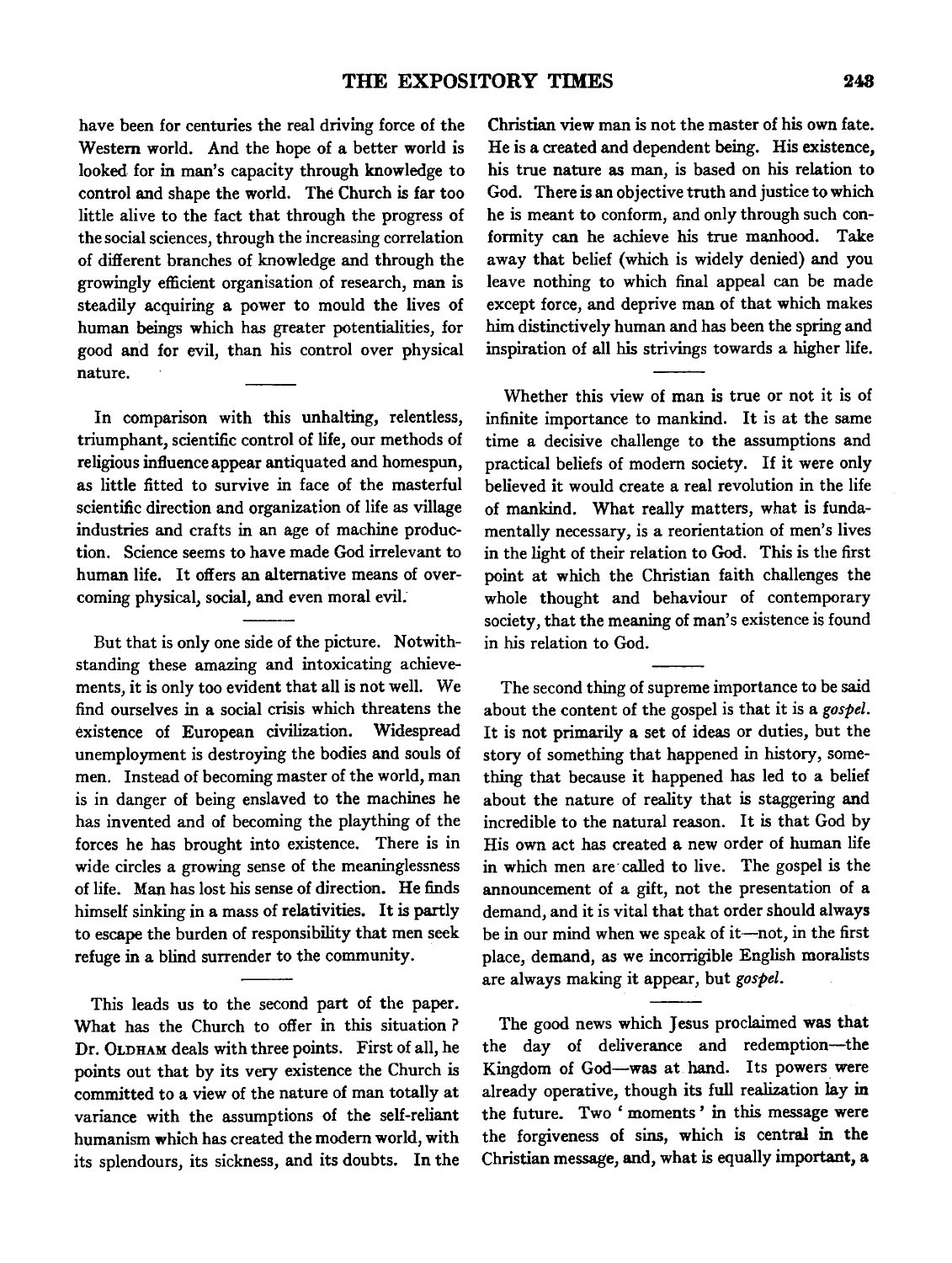new life, a life of sonship. That is clearly what the gospel means in the New Testament. The early Christians were conscious, like their Master, of the presence and working of supernatural forces. They lived with Christ in heavenly places. The advent of the New Age manifested itself in a new quality of life, the character and meaning of which is love.

This brings us to the third conception in the Christian understanding of life which has immeasurable consequences for the life of our time. It is in the sphere of the relations between persons, and not in the immensities and unfathomable mysteries of Nature, that God makes Himself known. By His grace God has communicated to us a responsible selfhood. And the response which He asks of us is to love and serve Him in other men. This faith, that the end of human existence is a community of love, based on God's creative love to us, has power to redeem our civilization from its menacing onesidedness and to restore to it health and sanity and a satisfying meaning.

Why, then, if it has this power, does it come about that a message of such profound significance should have so little force and punch and bite? Why do assertions that transform entirely the meaning of human existence, and that should kindle in men's minds the flame of a living hope, leave them in fact so largely unmoved ? Why does the world go its way in all the manifold activities of the common life unperturbed and unchallenged by the startling and revolutionary affirmations of Christian faith ? Till we have faced these profoundly relevant questions we have not got to the real heart of the subject of the content of the gospel.

The answer to them is twofold. The first answer is suggested by the Pope's question in Browning's ' The Ring and the Book '-' well, is the thing we see salvation ?' It is the misfortune of the preacher that he has to deal largely in words. And the temptation is always present to substitute words for realities. The Kingdom of God is a realm of *power.*  It brings salvation in this present life. It is the actual experience of victory over sin, failure, weakness, and circumstance. And where this is lacking the gospel

is no more than a lovely song. In all effective Christian preaching the note of personal testimony is always present. And our fundamental need in regard to the content of the gospel is to rediscover its meaning in actual experience.

The second reason which makes it difficult for men to-day to take seriously the preaching of the gospel has to do with the whole structure of modem society. It is the contradiction between the affirmations of the Christian faith and the ends, institutions, and practices of the society in which we live, and therefore one thing that is imperative is that we must create a society which is in accordance with the Christian understanding of the meaning and end of man's existence. If we do not, religion will be relegated to a sphere of unreality, unrelated to the actual life which men have to live. In a society which is assuming responsibility for ordering the lives of its members it is vain to proclaim the gospel merely in words. Where doctrine and practice, word and act, are in fundamental contradiction, religion is bound to appear unreal. The Church in modem society is thus faced with an inevitable and inexorable choice. It must either be content to administer the consolation of an other-worldly religion to a small and dwindling minority of the population, or it must gird itself to a bold and energetic effort to transform the institutions and activities of the community in accordance with the Christiarr-understanding of the nature and destiny of man.

It is seven or eight years since Dr. James MACKINNON retired from the Chair of Ecclesiastical History in the University of Edinburgh, but his pen continues to be busy. In the six years before his retirement he published his notable four-volume work on ' Luther and the Reformation,' and in the years that have followed he has given us studies of the Historic Jesus, of the Gospel in the Early Church, of the period from Christ to Constantine, and of Calvin and the Reformation. And now comes a fifth volume, *The Origins of the Reformation*  (Longmans; x6s. net). It would be difficult to find a parallel to such an achievement.